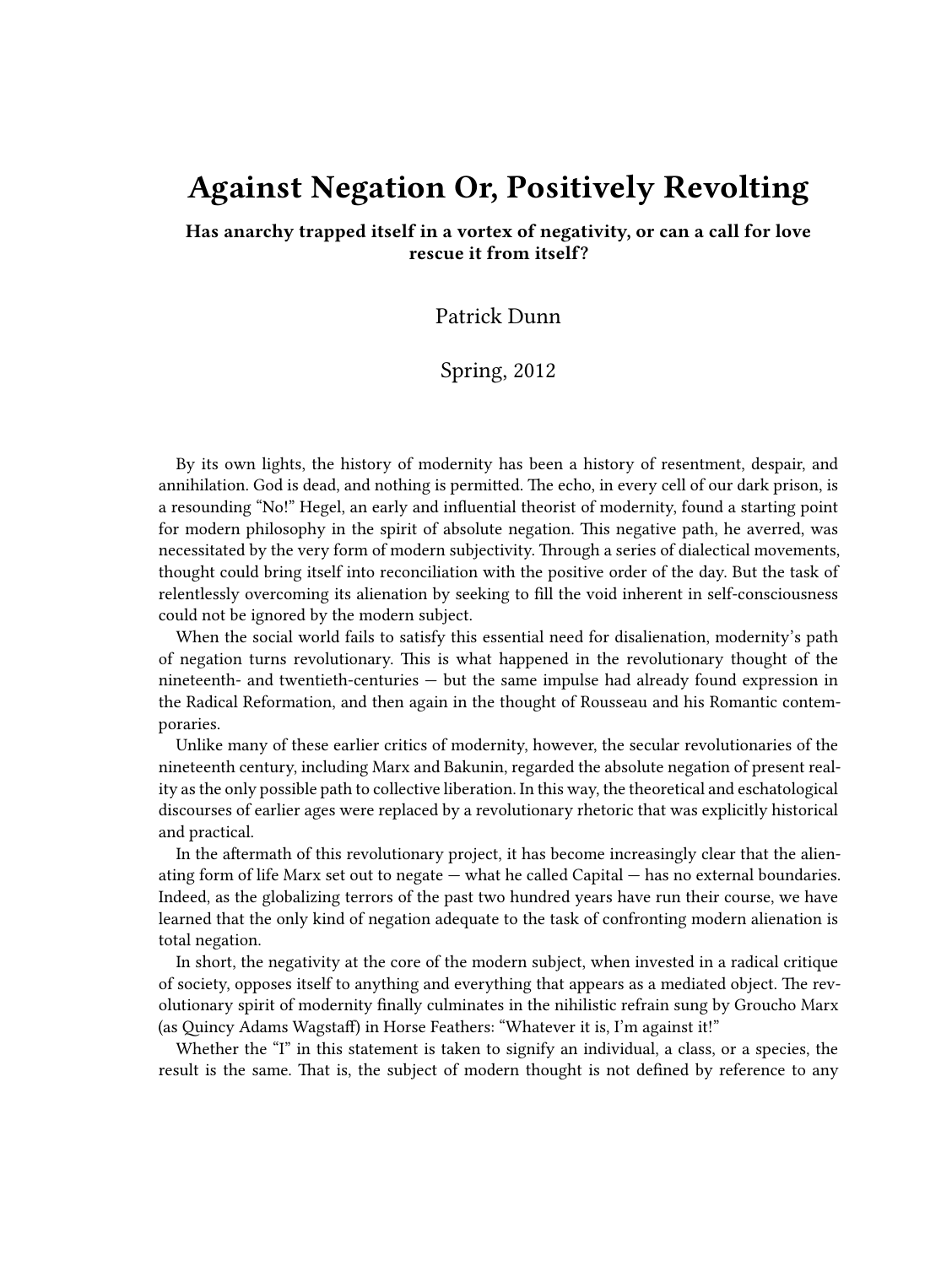empirical identity, but by the negative impulse itself  $-$  and by the unity of the objective totality to which it is opposed.

As pure negativity, the subject is, perhaps first of all, against itself, against any identification with a determinate object or agency. But it is also against the objects themselves; insofar as any object exists, it implies mediation, heteronomy, unfreedom.

This absolute revolt against objective reality expresses a drive for liberation that suppresses all relationship to otherness; whatever appears as a thinkable object must necessarily be annihilated.

This is, at bottom, a philosophical ideal of pure freedom, estrangement from which constitutes the basis for the modern revolutionary logic of totality and negation. It is from the reactive standpoint of this ideal that the revolutionary scene of confrontation between subject and object is held in thought.

Like Marxism and millenarianism before it, anarchism is an ideology that seeks to fulfill this logic on the plane of historical practice. Throughout the twentieth century, anarchists have extended the critique of alienation/domination to seemingly insurmountable regimes of social mediation — including such basic institutions as time; language, symbolic thought, and domestication. To this extent, anarchism has emerged as the most resolute embodiment of the modern logic of revolutionary negation. In its most dialectical forms, anarchism constitutes an attempt to actualize the spirit of total negation through a sustained path of collective action.

The problem with anarchism is not, as others have claimed, that it is insincere, that it partakes of absurdities, or that it leads to performative self-contradictions. On the contrary, anarchism suffers from too much sincerity. Or rather, it takes too seriously, and is too willing to believe in, the liberatory promises of eighteenth- and nineteenth-century Enlightenment rationality. For it is a quintessentially modern gesture that defines the anarchist project of revolution: the purely negative subject standing in absolute moral judgment against the alien totality.

The logic of this gesture — the logic of subjectivity, which oscillates between absolute negation and affirmation — corresponds to no possible experience of freedom, or even of alienation. Its only service is to the abstract order of dialectical thought itself.

The origin of this movement of abstraction is fundamentally reactive; dialectical negation begins as a repression, or denial, of forces and potentials that life has set into motion.

Blinded by the gaze of its own totalizing logic, the modern subject closes itself off from the subtle play of connections that exceed its human, all too human categories.

The resulting discourse is the rationality of mass society, the dialectic of global, blank humanity, turned to face itself in a final, impotent roar of self-hatred and annihilation.

It is the rationality of estrangement and separation, which sucks the blood from its earthen body until it is left with nothing but the frozen image of its own distended corpse.

Anarchism attempts to politicize this abstract negativity through a radical assault on social institutions, but the total negation of established reality is not a course of action that can be rationally undertaken. The members of society cannot gather together and decide to do away with the totality, no matter how anarchist their ideology. Such a decision simply is not available within the order of conscious agency, let alone the order of existing democracy.

But the framework of modern rationality never was anything more than an illusion: the doubleillusion of a free and pure subject mirroring a unified, knowable order of reality. It is no surprise, then, that the myth of modern freedom finds its fulfillment in humanity's willingness to think itself into an incapacitated condition in which no action is possible.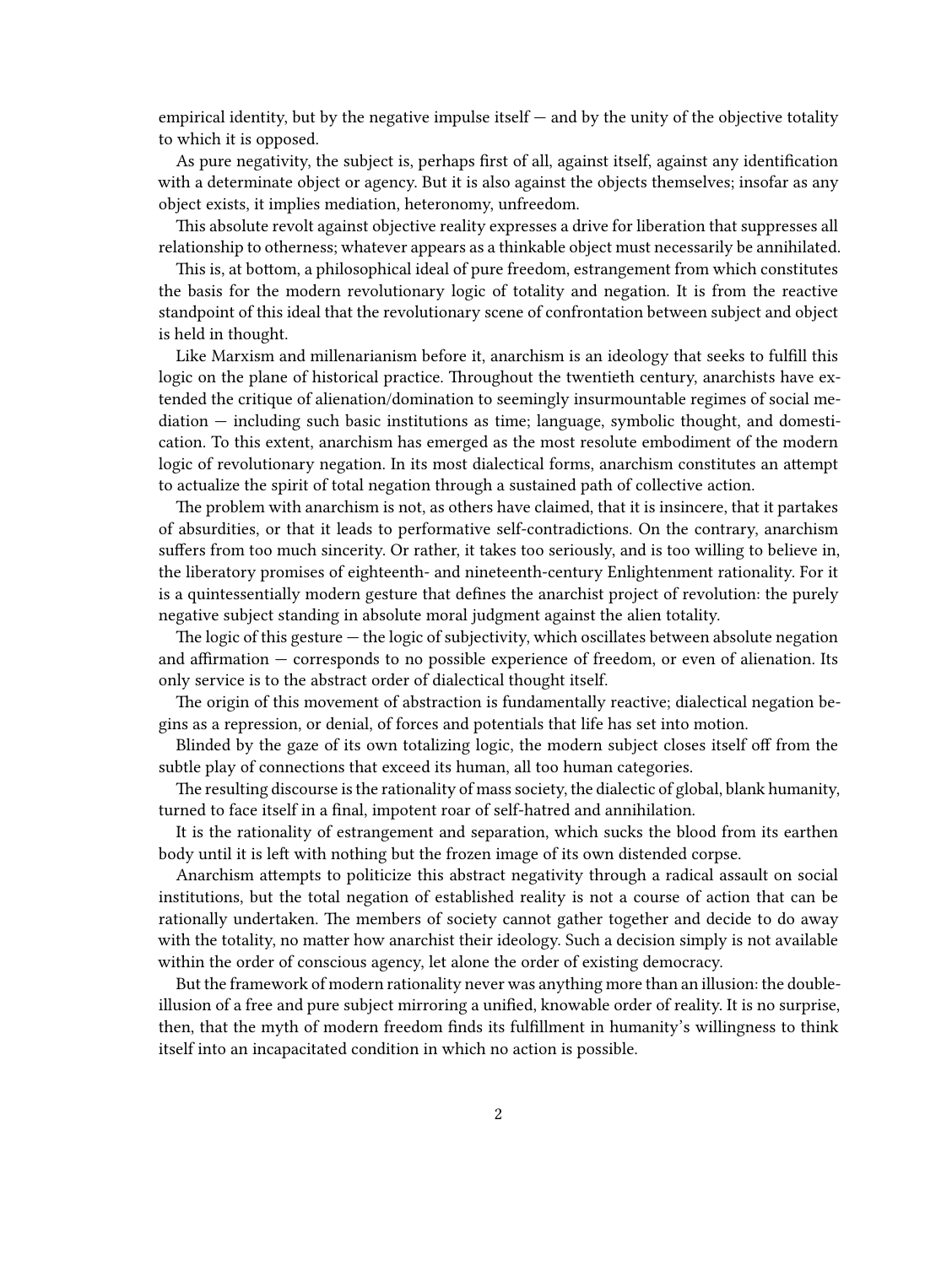What this condition reveals is the true nature of the modern, revolutionary subject  $-$  its true desire and raison d'etre. This subjectivity, incessantly repeating its empty gesture of total negation, is not moved by an instinct for freedom, or a will to transform relations of power. Rather, its nauseating logic of self-negation satisfies only the modern impulse towards death and destruction — the impulse of final surrender that underlies the entire Death-Machine that is modern civilization.

In the insurrectionist and nihilist strains of anarchism, which in recent years have gained prominence, this desire begins to make itself explicit. The destruction conceived by these insurrectionists is rampant and largely indiscriminate. No particular social institutions are targeted for criticism; no specific strategies of action are articulated or carried out.

One is tempted to find in this generalized will to rebellion the purest distillation of the modern spirit of negativity. But then one wonders why the rebels do not go all the way down the path of destruction and join the advocates of voluntary human extinction in granting the death-impulse its rightful stench of defeat.

Then again, what other options do we have left? Those who have been following the latest stages of the human death-march will undoubtedly want an answer to this question. Near as we are to the apocalyptic endgame of mass society, what choice is there but to confront the global order on its own turf? This would mean conjuring a voice as universal, as anonymous, as devoid of substance as the voice of the global spectacle itself.

But it is my key contention that this voice, which we identify as the voice of an oppressive totality, is already our own creation.

We hear this voice only because we are constantly listening for it, constantly tuned in for its latest News Reports, fixed in rapt attention to receive the "present order's uninterrupted discourse about itself."

But this discourse is a lie, and so is the myth of its total negation  $-$  a lie that makes the true believers among us accomplices in our own imprisonment. Perhaps it is time that we unplug from this thought-vacuum and scatter our attentions and curiosities elsewhere. We are free to do so perhaps even, as we may find, once we have learned to transmit new voices, and communicate through new channels of energy, freer than we think.

To put the point in slightly more metaphysical terms, the totality exists only as the abstract object of the thought that wishes for its negation. By adopting this standpoint of abstraction, anarchism confines itself to the level of ideology.

Ideology, by its very nature, is rooted in hatred. It binds itself to an abstract other, enslaves itself to its own self-constitution, simply in order to have something to be against.

Love, by contrast, is an attractive force; it opens up new fields of rebirth where once there was only barren desert. If ever there was a time when we needed to find our way out of the desert, my friends, we have reached that crossroads.